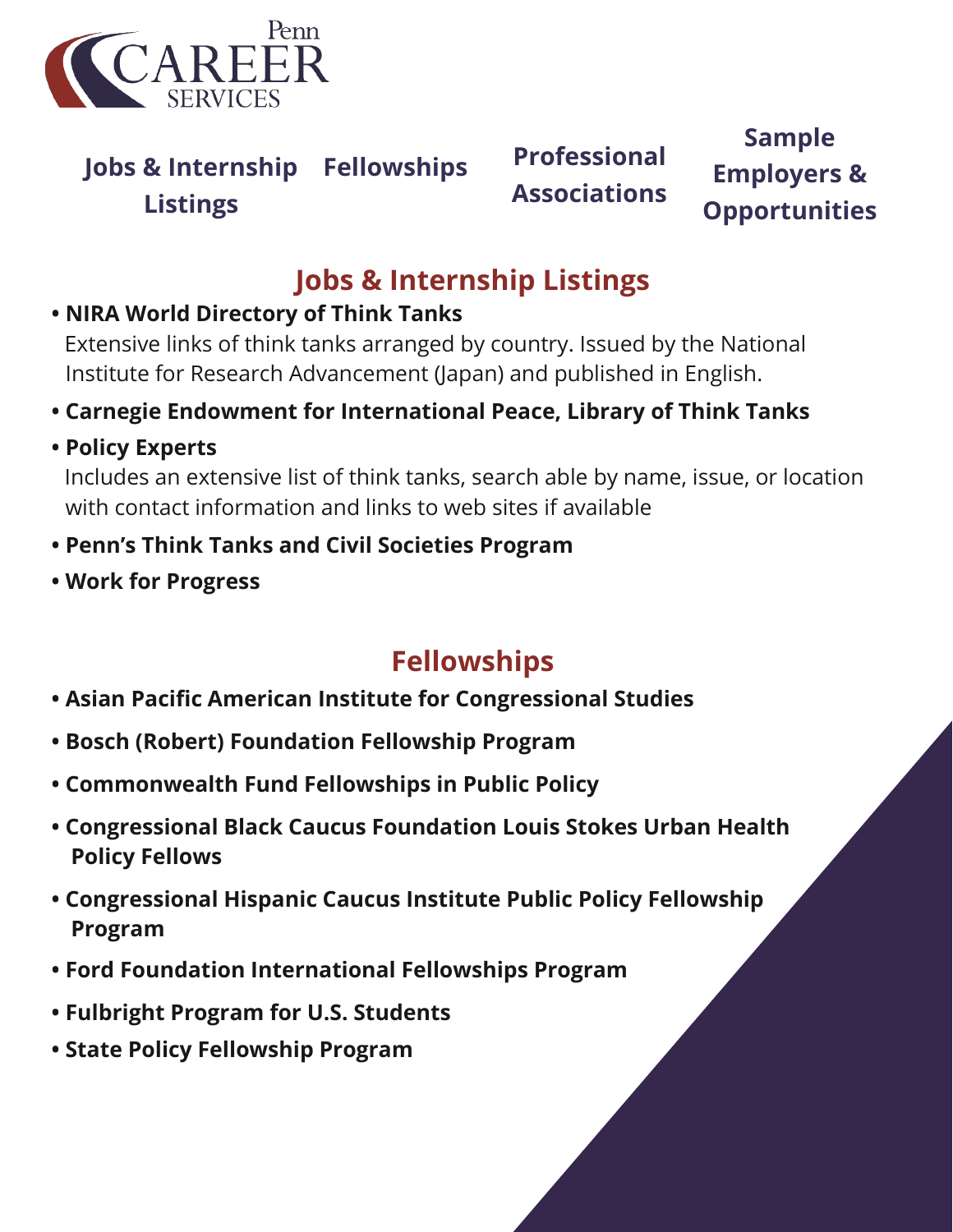#### **Professional Associations**

- **[Association for Public Policy Analysis and Management](http://www.appam.org/)**
- **[Foreign Policy Association](https://www.fpa.org/)**

## **Sample Employers & Opportunities**

#### **• [ABT Associates](https://www.abtassociates.com/)**

Research and program implementation in health, social and environmental policy, and international development

- **• [American Enterprise Institute](http://www.aei.org/)**  Economic and foreign policy think tank
- **• [American Foreign Policy Council](https://www.afpc.org/)** Issue briefs and articles since 1995, primarily on U.S. relations with Russia and China
- **• [American Institutes for Research](https://www.air.org/)** Applied behavioral and social science research and evaluation
- **• [Bank Information Center](https://bankinformationcenter.org/en-us/careers/)** Promotes global economic development and sustainability
- **• [Baker Institute of Public Policy](https://www.bakerinstitute.org/)** Sponsored by Rice University in honor of James A. Baker, includes speeches and executive summaries on foreign and domestic policy issues
- **• [Bureau of Governmental Research](https://www.bgr.org/)** Non-profit research institute analyzing public administration in New Orleans, but affecting all metropolitan areas
- **• [Carter Center](https://www.cartercenter.org/)** Center founded by Jimmy and Rosalyn Carter to counter world hunger, diseas, poverty, conflict, and oppression
- **• [Carnegie Endowment for International Peace](https://carnegieendowment.org/about/employment)**
- **• [Center for Budget and Policy Priorities](https://www.cbpp.org/)** Non-partisan think tank focused on policy issues affecting lower and moderate income citizens
- **• [Center for Defense Information](https://www.pogo.org/center-for-defense-information/)**
- **• [Center for Democracy and Technology](https://cdt.org/careers/)**
- **• [Center for Economic and Policy Research](http://cepr.net/about-us/jobs/internships/)**
- **• [Center for International Governance Innovation](https://www.cigionline.org/careers)**
- **• [Center for International Policy](http://ciponline.org/)**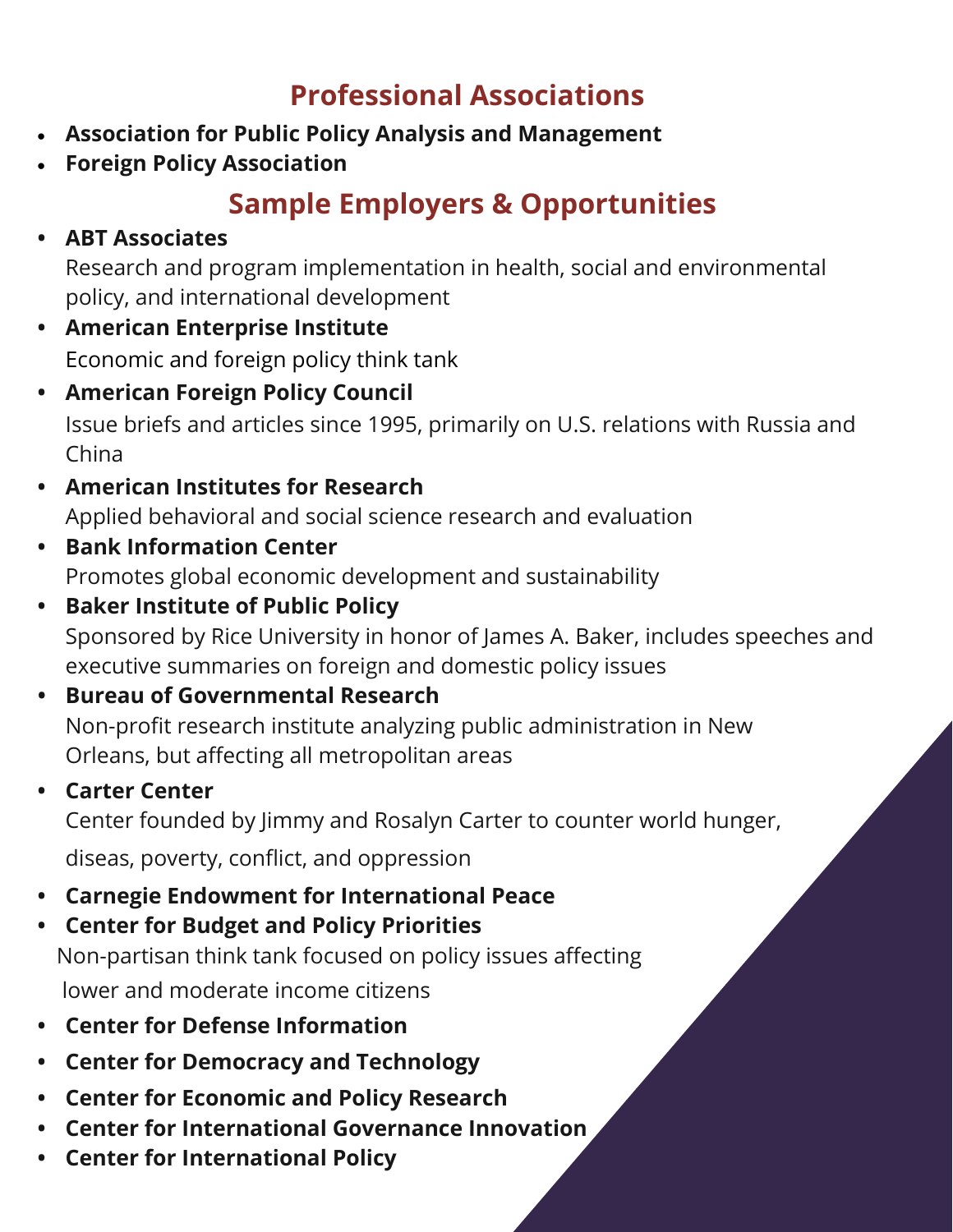- **• [Center for Law and Social Policy](https://www.clasp.org/)**
- **• [Center for Media and Public Affairs](https://cmpa.gmu.edu/)** Non-partison organization promoting ethics in government
- **• [Center for the National Interest Internship Program](https://cftni.org/category/careers/)**
- **• [Center for National Policy](https://www.centerfornationalpolicy.org/)**
- **• [Center for Public Integrity](https://publicintegrity.org/)** Non-partison organization promoting ethids in government
- **• [OpenSecrets](https://www.opensecrets.org/)** Non-partisan research group monitoring campaign reform
- **• [Center for Strategic and International Studies](https://www.csis.org/)**
- **• [Center for the Study of Social Policy](https://cssp.org/)**
- **• [Century Foundation](https://tcf.org/)**  Progressive think tank
- **• [Commonwealth Institute](http://www.comw.org/)** Progressive think tank on defense and economic issues
- **• [Congressional Research Service olunteer Internship Program](https://www.loc.gov/crsinfo/opportunities/volunteer.html)**
- **• [Drug Policy Alliance](http://www.drugpolicy.org/about-us/jobs-and-internships)**
- **• Educational Testing Service - [Policy Evaluation and Research Center](http://www.ets.org/research/perc/)**
- **• [Employment Policies Institute](https://www.epionline.org/)** Research on entry level jobs and the minimum wage
- **• [Environmental Law Institute](https://www.eli.org/employment)** Environmental policy
- **• [European Institute](http://www.europeaninstitute.org/)**
- **• [European Policy Institutes Network](https://epin.org/)** Association of 40 member think tanks in 28 European countries
- **[Foreign Policy Association](https://www.fpa.org/)** Membership organization geared toward debate and education on forein policy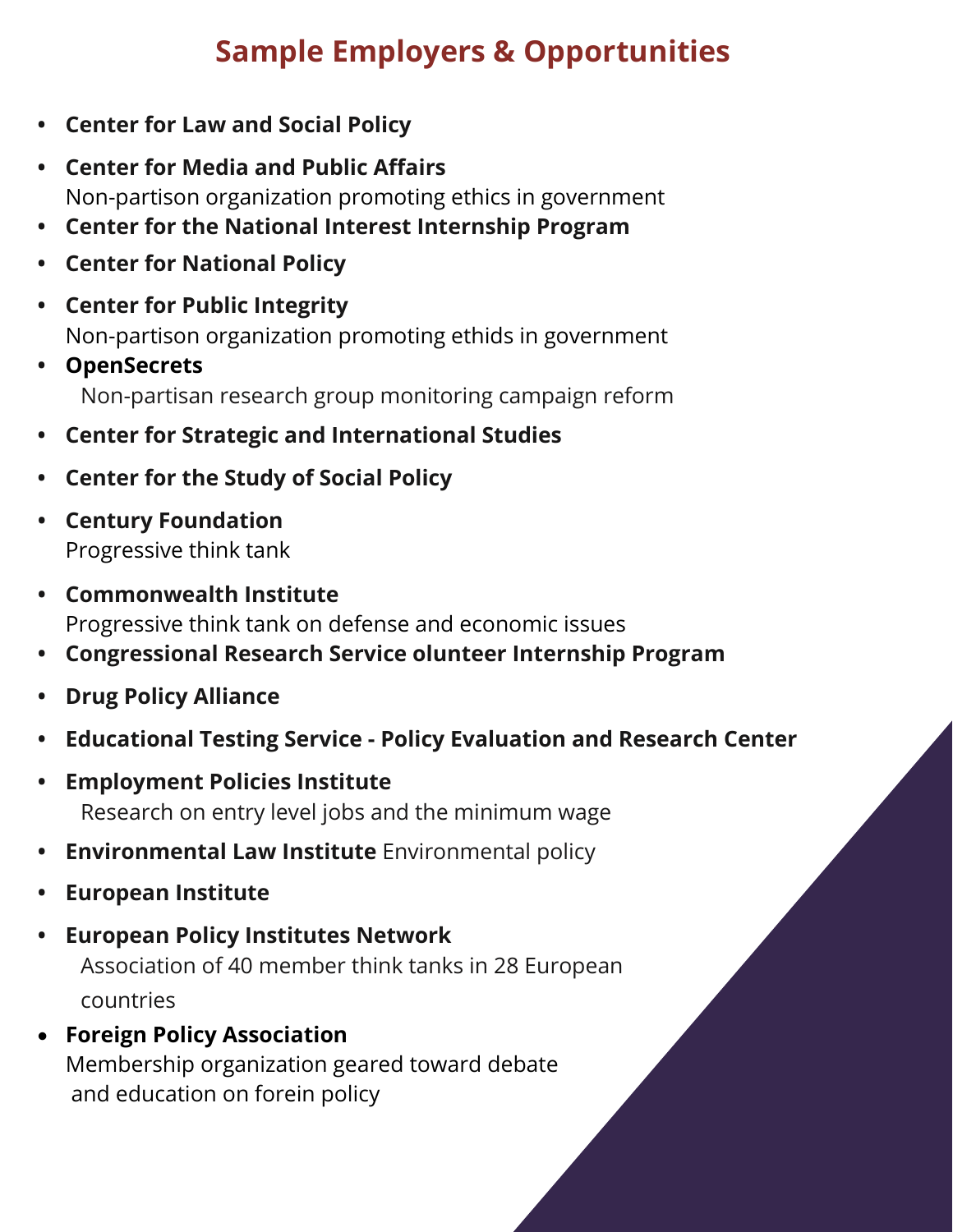#### • **[Heritage Foundation](https://www.heritage.org/)**

Dedicated to limited government, individual freedom, a free market, and strong defense. Extensive list of conservative think tanks

- **• [Hoover Institute on War, Revolution, and Peace](https://www.hoover.org/)**
- **• [Hudson Institute](https://www.hudson.org/)**

Conservative think tank on domestic and international policy issues

- **• [InterAction Humanitarian Policy and Public Policy Internships](https://www.interaction.org/programs/humanitarian-policy-practice/)**
- **• [International Society for Individual Liberty](http://www.isil.org/cgi-sys/suspendedpage.cgi)**  Libertarian think tank
- **• [Institute for Policy Studies](https://ips-dc.org/about/jobs-internships/)**
- **• [Jerome Levy Economics Institute](http://www.levy.org/)** Nonprofit, nonpartisan institute for economic forecasting and its relation to public policy
- **• John [M. Ashbrook Center for Public Affairs](https://www.ashland.edu/administration/office-provost/academic-affairs/ashbrook-center)**

Conservative think tank focused on constitutional, educational, and economic issues

- **• Joint [Center for Political and Economic Studies](https://jointcenter.org/)** Nonprofit organization providing public policy information on issues affecting African Americans and other people of color
- **• [Kennedy School of Government](https://www.hks.harvard.edu/centers-initiatives)**
- **• [Mathematica Policy Research](https://www.mathematica.org/)**  Social policy research
- **• [MDRC](https://chm.tbe.taleo.net/chm01/ats/careers/v2/searchResults?org=MDRC&cws=40)** Social policy research
- **• [Milken Institute](https://www.milkeninstitute.org/)**

Economic think tank focused on global economy, capital markets, education and the workforce, U.S. regional economics and demography

**• [Morrison Institute for Public Policy \(ASU\)](https://morrisoninstitute.asu.edu/)** Research projects on state and local governance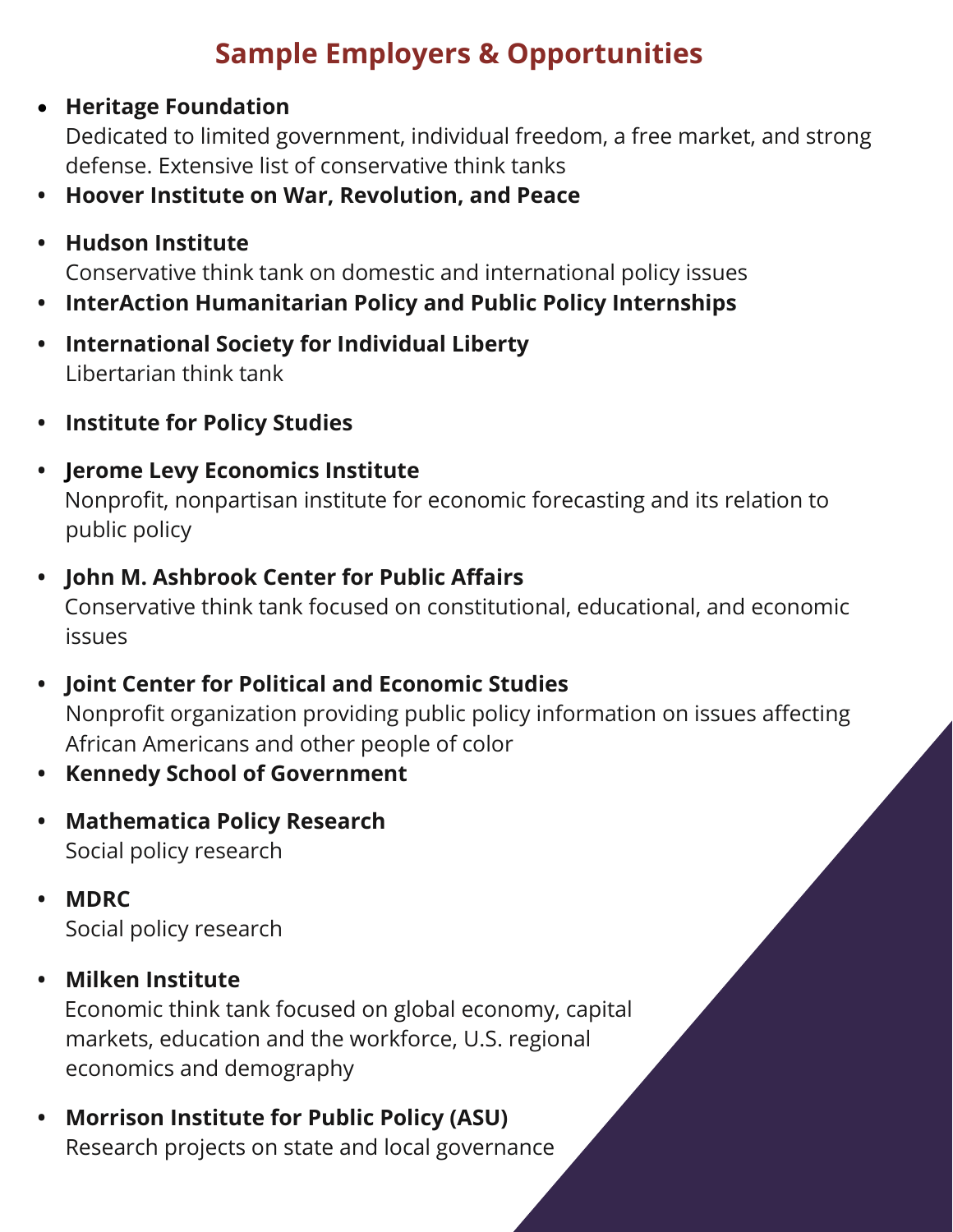- **• [National Bureau of Economic Research](https://www.nber.org/)**
- **• [National Center for Public Policy Research](https://nationalcenter.org/)**
- **• [National Priorities Pro ect](https://www.nationalpriorities.org/)** Lobby group on federal budget priorities
- **• [Nelson A. Rockefeller Institute of Government](https://rockinst.org/)** Public policy institute focusing on the role of state governments
- **• [Penn's Think Tanks and Civil Societies Internship Program](https://www.gotothinktank.com/internships)**
- **• [Pioneer Institute](https://pioneerinstitute.org/)** Public policy think tank for Massachusetts issues. Focus on charter schools, deregulation and contracting
- **• [Progressive Policy Institute](https://www.progressivepolicy.org/)** Think tank sponsored by the Democratic Leadership Council
- **• [Public Agenda](https://www.publicagenda.org/)** Non-partisan, issue-oriented think tank
- **• [Public Citizen Internships](https://www.citizen.org/internships/)**
- **• [Rand Corporation](https://www.rand.org/)** Nonprofit research organization
- **• [Research for Action](http://www.researchforaction.org/)** Educational research and reform
- **• [Resources for the Future](https://www.rff.org/)** Research projects on the environment, natural resources, weapons cleanup
- **• [Russell Sage Foundation](http://www.russellsage.org/)** Liberal think tank focused on research in the social sciences **•**
- **• [Stockholm International Peace Research Institute](https://www.sipri.org/)**  Promotes international disarmament